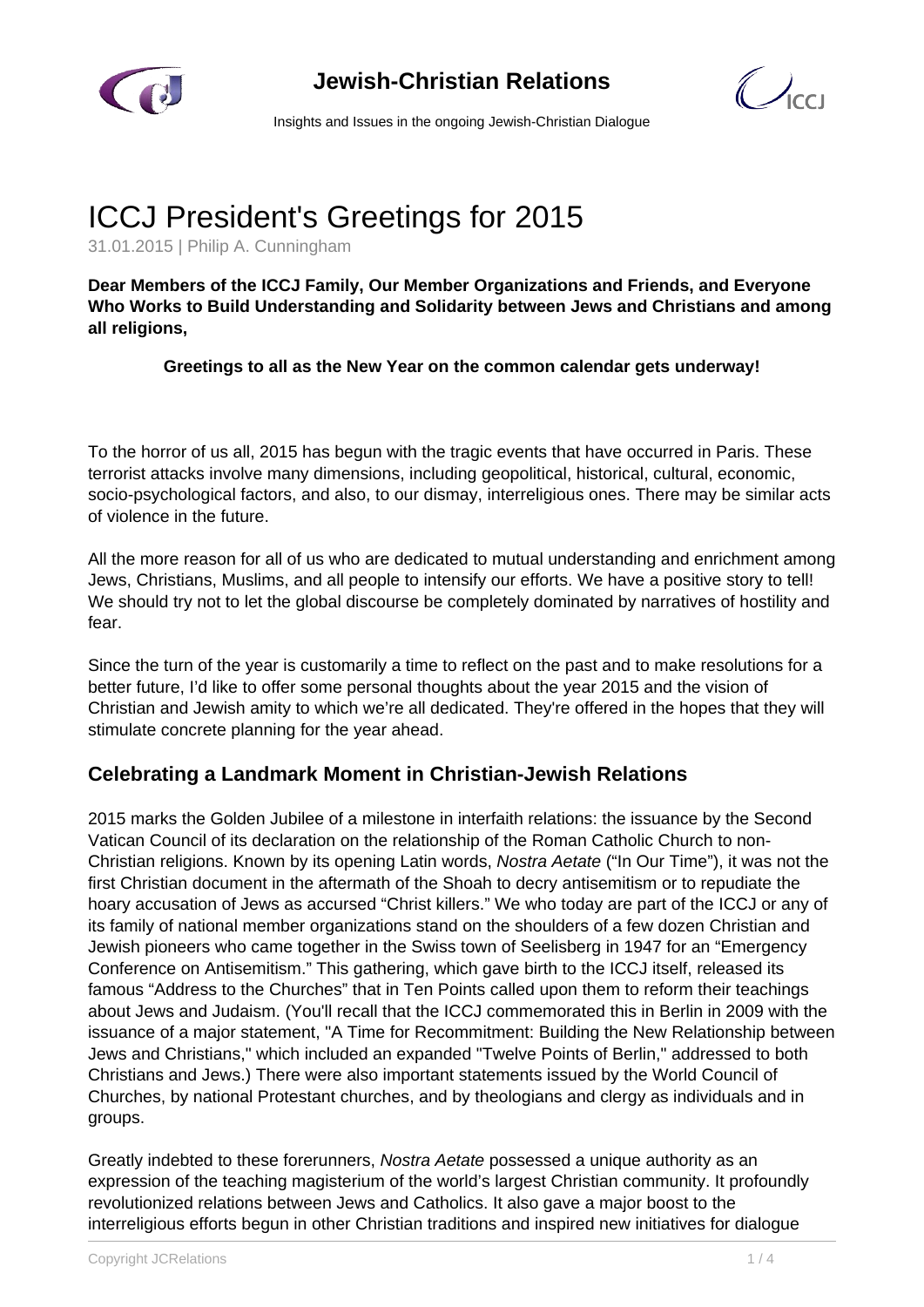among religious communities around the globe.

To commemorate this landmark moment the ICCJ will hold its 2015 annual conference in Rome, hosted by the Amicizia Ebraico-Cristiana di Roma, in collaboration with the Commission of the Holy See for Religious Relations with the Jews, and with the support of many religious, academic, and civic organizations. We will celebrate what has been achieved and recommit ourselves to the continuing journey.

## **There is much to celebrate!**

Only a few decades ago there were prominent thinkers in both communities who claimed that it was either impossible or undesirable for Christians and Jews to speak in a religiously meaningful way to one another. Centuries of Christian denigration and oppression of Jews had instilled deepseated avoidance mechanisms and suspicions in both peoples. A potent supposition persisted that for one tradition to be legitimate, the other had to be illegitimate. Neither community imagined it had very much to learn from the other.

As 2015 begins, this situation has dramatically changed in many parts of the world. Major communities of Christians have come to realize that they are not alone in being God's faithful people. Coming to a genuine appreciation of the holiness of ongoing Jewish covenantal life with God, they have set aside past conversionary agendas. Likewise, some Jews participating in the maturing interfaith dialogue have glimpsed the presence of the Holy One in conversations with Christian interlocutors. Both Christians and Jews are becoming aware that many theological ideas that developed in ancient adversarial contexts are increasingly unhelpful today. They are both retrieving from their respective traditions overlooked positive approaches to one another.

We are now living in an era when – for the first time in history! – Jews and Christians can work and study together in a sustained way, thereby enriching each other's covenantal lives. However, this unprecedented blessing for today's generations imparts the responsibility to use well the opportunity that has been given to us.

## **There is much work to be done!**

As 2015 commences, I am reminded of this insightful observation by Cardinal Edward Idris Cassidy:

"Let us then turn to consider the future. Our first aim must of course be to press forward. To stand still is to risk going backwards ... [W]e refuse to be tied down to the past by chains that hold us back from building a new future, a new partnership between Jews and [Christians], a future based on mutual trust and understanding."

Given the amazing progress of the past five decades, it is perhaps easy to underestimate the difficulty in unlearning the inherited reflexes of many centuries of hostility. Even setting aside the extremist violence and rhetoric that assaults our world, it seems to me that there is evidence all around us that old habits die hard. To mention briefly a few examples:

1. Even though all Christian communities officially condemn antisemitism, scenes of mob protests and violence against Jews and synagogues in several countries in response to last summer's military conflict between Hamas and the State of Israel show that a habit of imputing blame collectively to all Jews everywhere has mutated from its Christian origins into the modern secular world. These public displays of antisemitism have prompted the Executive Board of the ICCJ to extend its semi-annual meeting in January in order to consult with several experts and representatives of European ICCJ member organizations. Please watch for a report in February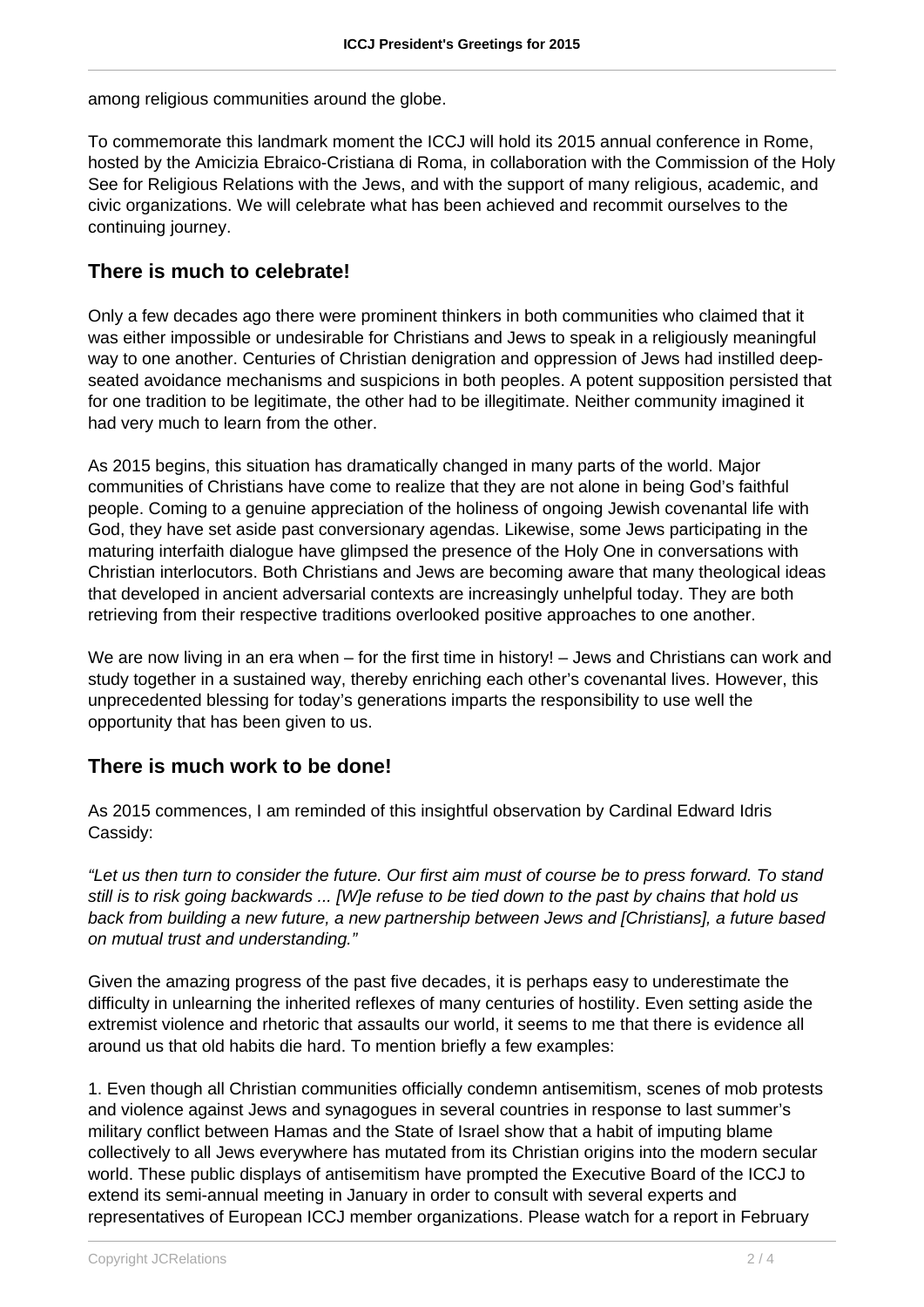## about this gathering.

2. On a related topic, the ICCJ Executive Board noted the following in its 2013 statement, "As Long as You Believe in a Living God, You Must Have Hope":

When we hear some Christians today say that the Jewish claim to be a 'chosen people' shows how overly particularistic Judaism is in comparison with universal Christianity, or when other Christians identify Jesus' primary opponents during his earthly life as 'the Jews', just as 'the Jews' are enemies of Palestinian Christians today, we have to wonder if centuries of anti-Jewish stereotyping and replacement theology are finding new expression in political rather than religious discourse. At least there seems to be a Christian fixation on the Jewish state and its policies, some of which are indeed legitimately questionable. ... Such statements make us ask if the Jewish people—and now also the State of Israel—continue to play an important, even indispensable negative role in Christian theology as the perpetual 'other' [§7].

Indeed, the polarization that the Middle East conflicts engender continues to afflict even Christian-Jewish dialogue groups that have prospered for decades. It is exacerbated by widespread Islamophobic bigotry. However, it is the ICCJ's mission to foster interreligious conversation even about divisive subjects. This is why ICCJ supports, along with a number of universities, the research project: "Promise, Land, and Hope: Jews and Christians Seeking Understanding to Enable Constructive Dialogue about Israeli-Palestinian Issues," which will convene in Jerusalem in August of 2015. Watch for further news.

3. There remains a persistent tendency among both Christians and Jews to regard as peripheral the work of nurturing their still fledgling new relationship. Some feel that by rejecting bigotry and being respectful they have sufficiently addressed the issues between the traditions; further reforms are unnecessary. This marginalizing of the task to nurture our new relationship enables some Jews to dismiss Christianity as having only a distorted relationship with the Holy One, while like-minded Christians persist in caricaturing Judaism (perhaps epitomized in the persons of the Pharisees or rabbis) as heartless legalism that cares little about people. Such ideas can be expressed liturgically in traditional prayers and hymn lyrics and, for Christians, in preaching that misrepresents Hebrew prophecy as photographic anticipations of Christ or that casually reiterates polemics found in certain Gospel passages.

4. The enduring influence of our tragic history is also evident when Jews and Christians carelessly fall back into negative "default" attitudes when the other is not kept consciously in mind. It seems to me that it will be a sure sign that our respective theologies are truly promoting right relationship between us when we consistently refer to the Christian or Jewish other in the same affirming way when they are absent as when they are present.

#### **Nostra Aetate's 50th Anniversary is More Important than Its 100th Will Be!**

For these and other reasons. I strongly believe that the jubilee of Nostra Aetate in 2015 is a rare occurrence that cannot be squandered by anyone dedicated to deepening Christian and Jewish interactions. This is even truer in the face of terrorism and violence.

A friend of mine, Msgr. Michael Carroll of the Archdiocese of Philadelphia, recently remarked that observing this benchmark fiftieth anniversary is more important than will be the case on the one hundredth anniversary. He explained that in 2015 there are many people who have lived through the recent enormous sea change in Jewish-Christian relations, whereas there presumably will be no one with that experience in 2065. We, therefore, are better able to perceive both how far we have come and how far we have yet to go. The kind of anniversary our descendants will mark in 2065 may in large measure be determined by our actions in 2015.